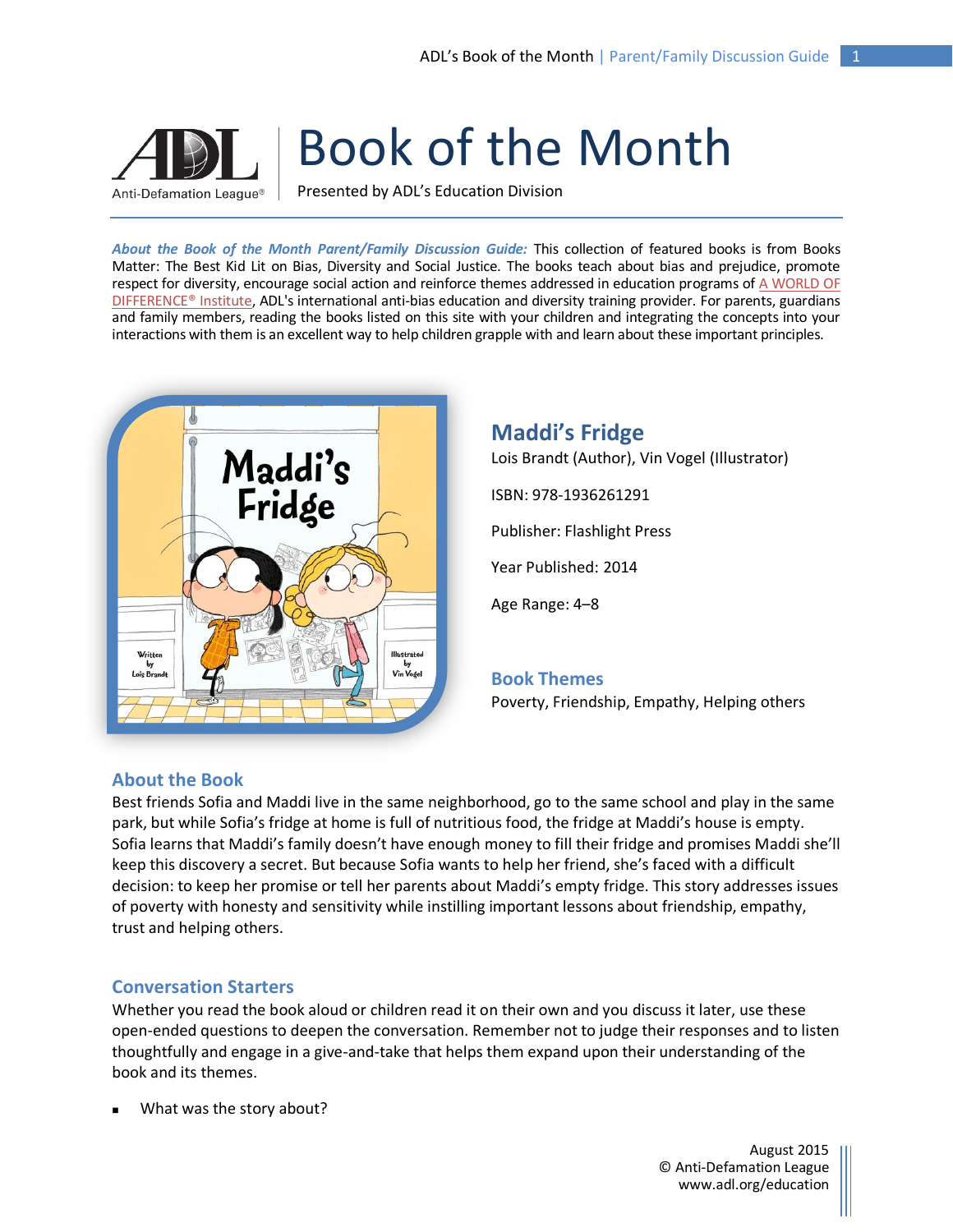- What is Maddi and Sofia's friendship like? What aspects of their friendship are similar to or different from your friendships?
- How do you think you would feel if you discovered your friend didn't have any food in their refrigerator?
- Why do you think Maddi didn't want anyone to know her refrigerator was almost empty? How did she feel?
- Do you think it was easy or difficult for Sofia to break her promise to Maddi? How so?
- What would you have done in Sofia's situation?
- What happened after Sofia told her Mom that Maddi didn't have enough money for food? What do you think we should do if we are ever in that situation?
- How did Sofia and Maddi help each other?
- How do you think Maddi and Sofia felt in the end?
- How might we help people who don't have enough money to buy food?

#### **Talking Points**

Below are some important considerations to highlight in order to make this a learning opportunity for your child and your family.

#### **1. Friendship**

This book spends a lot of time exploring the friendship between Maddi and Sofia. It provides a good opportunity to have a conversation with your child about their own friendships, what their friends mean to them and how they deal with differences and conflict in their friendships. The story paints a complex picture of friendship, acknowledging that differences are part of friendship and we can't always keep our promises if we feel our friends are hurting and need help. Maddi confides in Sofia her secret and asks Sofia not tell anyone that her family does not have enough food and that they are poor. This becomes a difficult promise for Sofia to keep because she grows more and more concerned about Maddi. Emphasize that even though Sofia "broke her promise," friends look out for and support each other when they are in trouble or need help.

#### **2. Empathy**

As you read the book, ask questions about how each of the characters are feeling and also ask questions that get your children to try to imagine how they might feel if they were in the character's situation. This builds empathy and expands children's feelings vocabulary. Sofia expresses some conflicting feelings throughout the book; she wants to be loyal and trustworthy to her friend but she is also concerned about her and wants to help. Sofia tries to help by bringing Maddi lunch everyday but realizes she needs to do more than that and has to break her promise to Maddi. Maddi also has some conflicting feelings of embarrassment and at the same time, she wants to reach out to her friend and share what is happening. Model empathy and compassion by expressing how you feel about Maddi's situation and let your child know that helping our friends in need is important and that there is always something they can do. Use empathic language and questions such as "what could we do to help or support Maddi?" to convey caring behavior.

#### **3. Understanding Hunger and Poverty and Taking Action**

Children in this age group may begin to recognize poverty in various forms and understand that not everyone has the same amount of money. At this age, children may notice homeless people living

> August 2015 © Anti-Defamation League www.adl.org/education